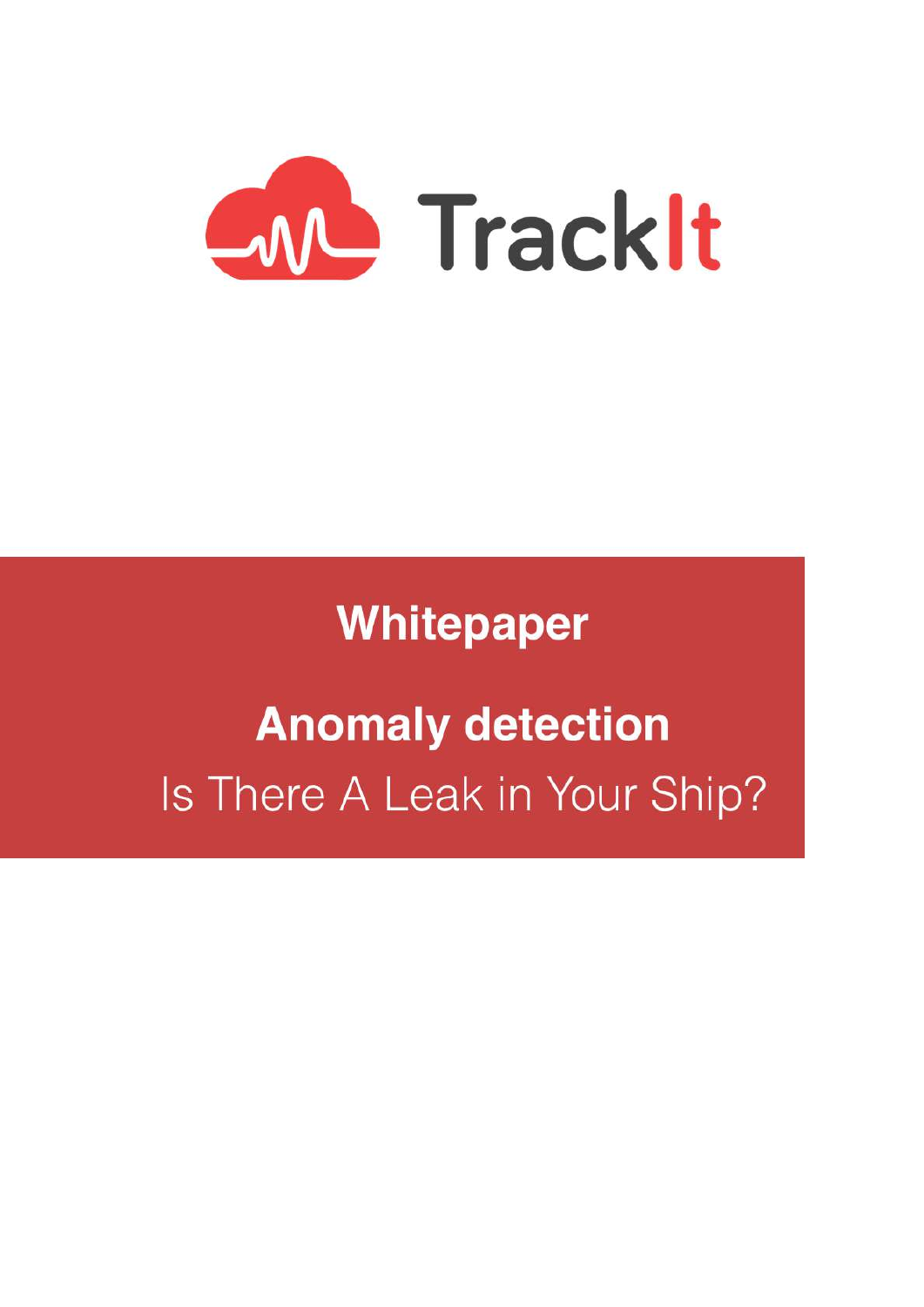

# **Table of Contents**

| The Need to Identify Unwanted Expenses on AWS            | 3 <sup>1</sup> |
|----------------------------------------------------------|----------------|
| Example: \$16,000 in Unexpected AWS Expenses in 2 months | 3 <sup>1</sup> |
| <b>Small Leaks Sink Big Ships</b>                        | $\mathbf{3}$   |
| <b>Anomaly Detection - Key Features</b>                  | 3 <sup>1</sup> |
| <b>Why Is Anomaly Detection Important?</b>               | 4              |
| An Algorithm Borrowed From The Financial Realm           | 5              |
| <b>How the Algorithm Works</b>                           | 5              |
| <b>Key Benefits</b>                                      | 10             |
| <b>Examples</b>                                          | 10             |
| <b>References</b>                                        | 11             |
|                                                          |                |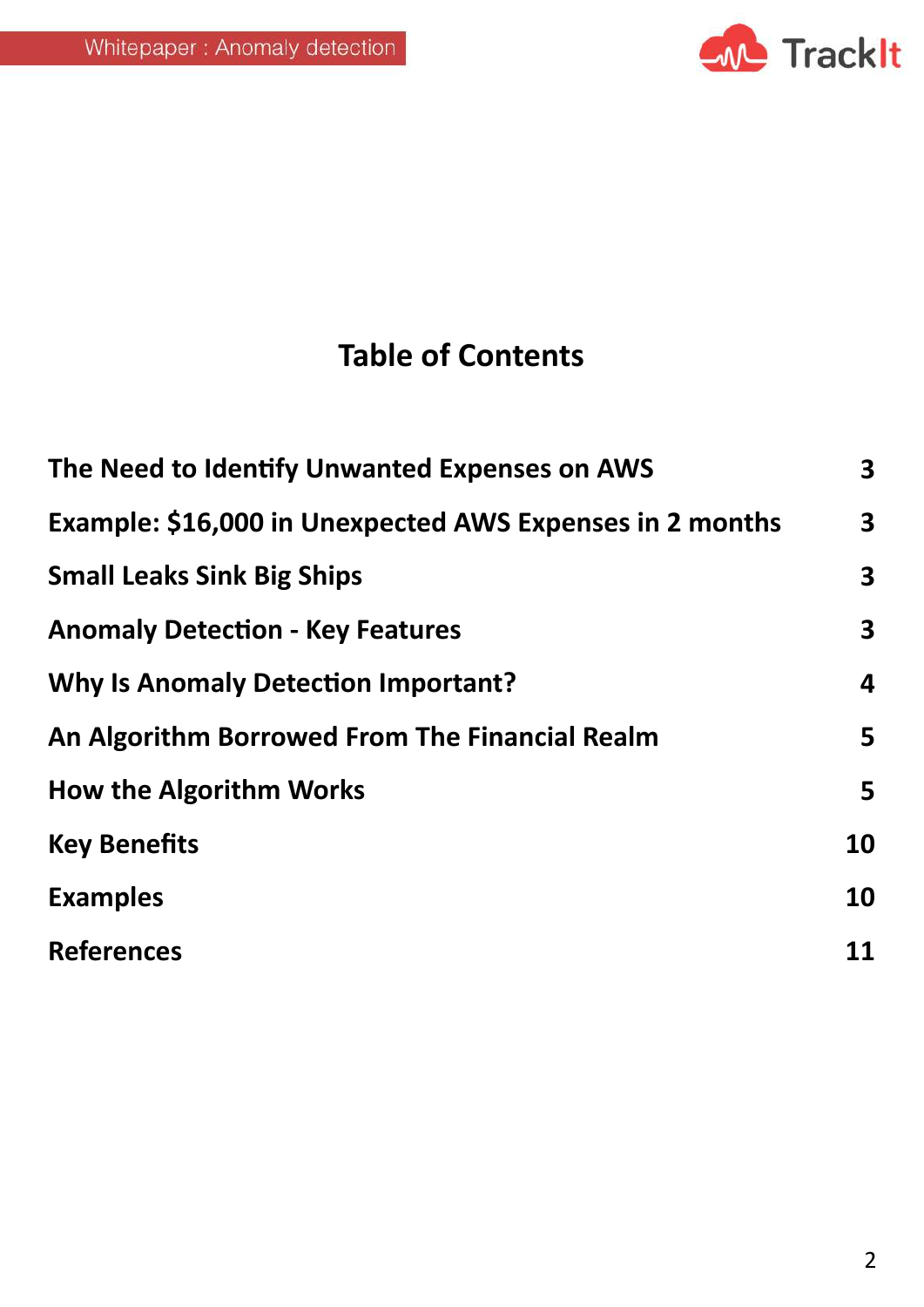

# **The Need to Identify Unwanted Expenses on AWS**

The complexity of AWS, unfortunately, results in the inability for most users to accurately monitor and track their AWS cloud costs. The lack of an effective cloud cost monitoring system often leads to users incurring increments in their costs with no means to identify such unnecessary expenditure.

# \$16,000 in Unexpected AWS Expenses in 2 Months

Keypr, one of TrackIt's client companies was nothing short of surprised when they realized that they were being charged an additional \$16,000 over a period of 2 months for having accidentally activated CloudWatch, an AWS service that helps track metrics on performance.

This illustrates just how perilous the circumstances could be for companies who do not have a system in place that helps them prevent such mishaps.

### **Small Leaks Sink Big Ships**

Unwanted expenses, if unnoticed, could quite possibly be catastrophic for companies using AWS who do not have a designated team that monitors spending on AWS on a regular basis.

This issue highlights the need for a feature like Anomaly Detection that allows companies with sizeable footprints on AWS to accurately identify and plug such 'leaks' in their budget.

## **Anomaly Detection - Key Features:**

Anomaly Detection provides users with the information to:

- Identify excessive or irregular spending.
- Pinpoint changes in resource usage patterns and assess whether they were expected or unexpected.
- Be aware and in control of their expenses on AWS without having to check their account on a daily basis. Notifications are also sent to users via email to inform them of anomalies in their spending patterns.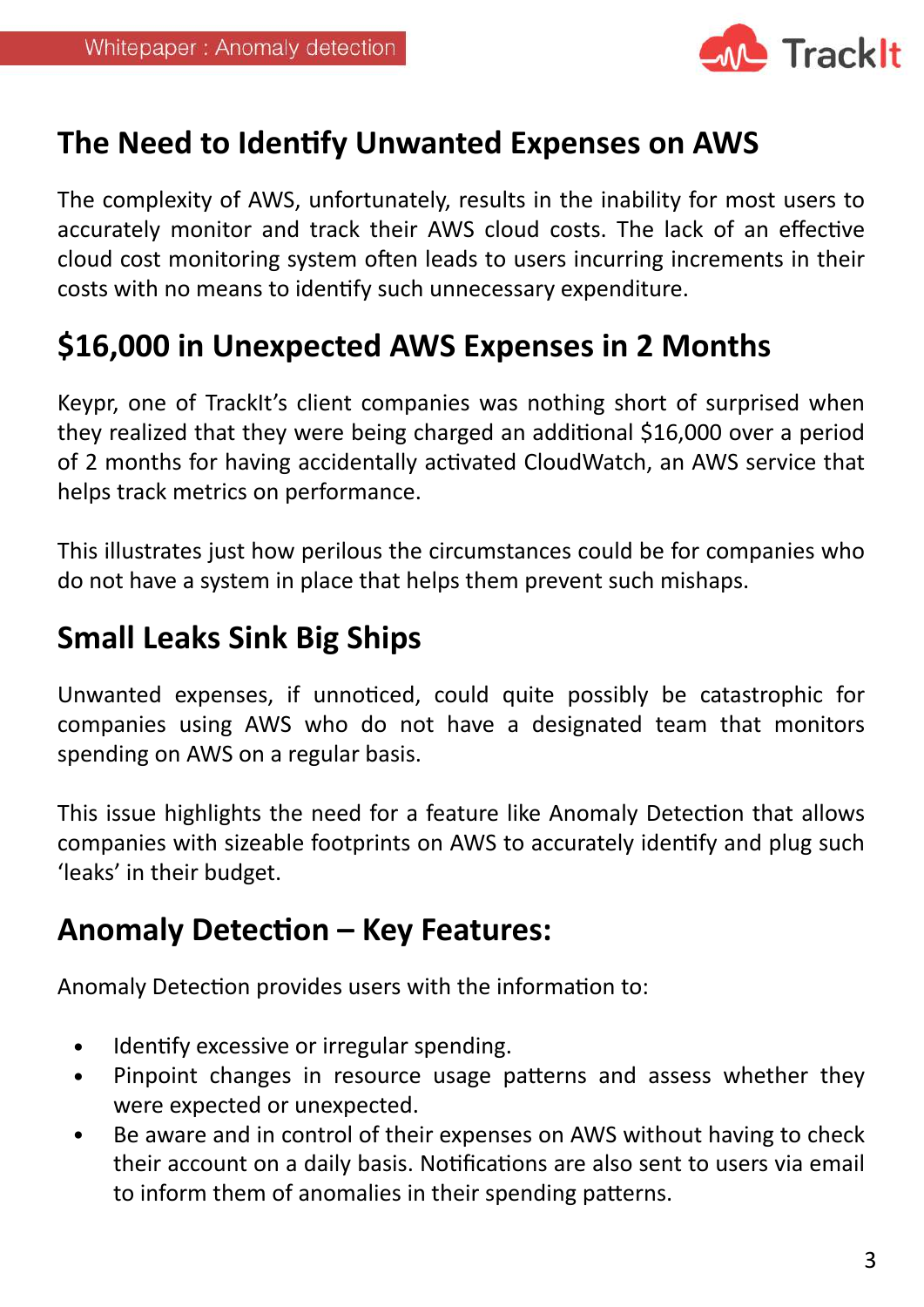

# **Why Is Anomaly Detection Important?**

**Cost Optimization and Rapid Feedback** 

It goes without saying that the optimization of budgets is one of the key priorities for most AWS users. Anomaly Detection facilitates this optimization by alerting users and helping them discover anomalies in their spending as early as possible. Having a feature that automatically identifies anomalies early on allows users to not only save a lot of time in their monitoring efforts, but it also allows them to make the changes they need to prevent (or predict) such anomalies in the future.

#### **Anomaly Recognition and Effective Cost Breakdowns**

Sifting through and deciphering the invoices provided by AWS and then try to draw a correlation between costs and resource usage can be quite a demanding task. Not to mention that even if you were to recognize the fact that there's something irregular in your spending, you'd still need to be able to pinpoint the cause for this irregularity and figure out the changes you need to make to prevent unwanted spending in the future.

Fortunately, Anomaly Detection does most of the heavy lifting for users. Anomalies are automatically recognized and can be identified even by users with minimal technical expertise. Additional charts, graphs, and other visual tools provided by TrackIt's AI then allow the user to dive deeper into the cost analysis and make the necessary technical changes in AWS.

# Accurate Monitoring of Costs for New Resources Launched on *AWS*

Anomaly Detection allows you to accurately monitor the evolution of costs when new resources are launched on AWS. An anomaly occurs as soon as the new resource is deployed, and this allows users to scrupulously track the changes in spending during the early stages after deployment.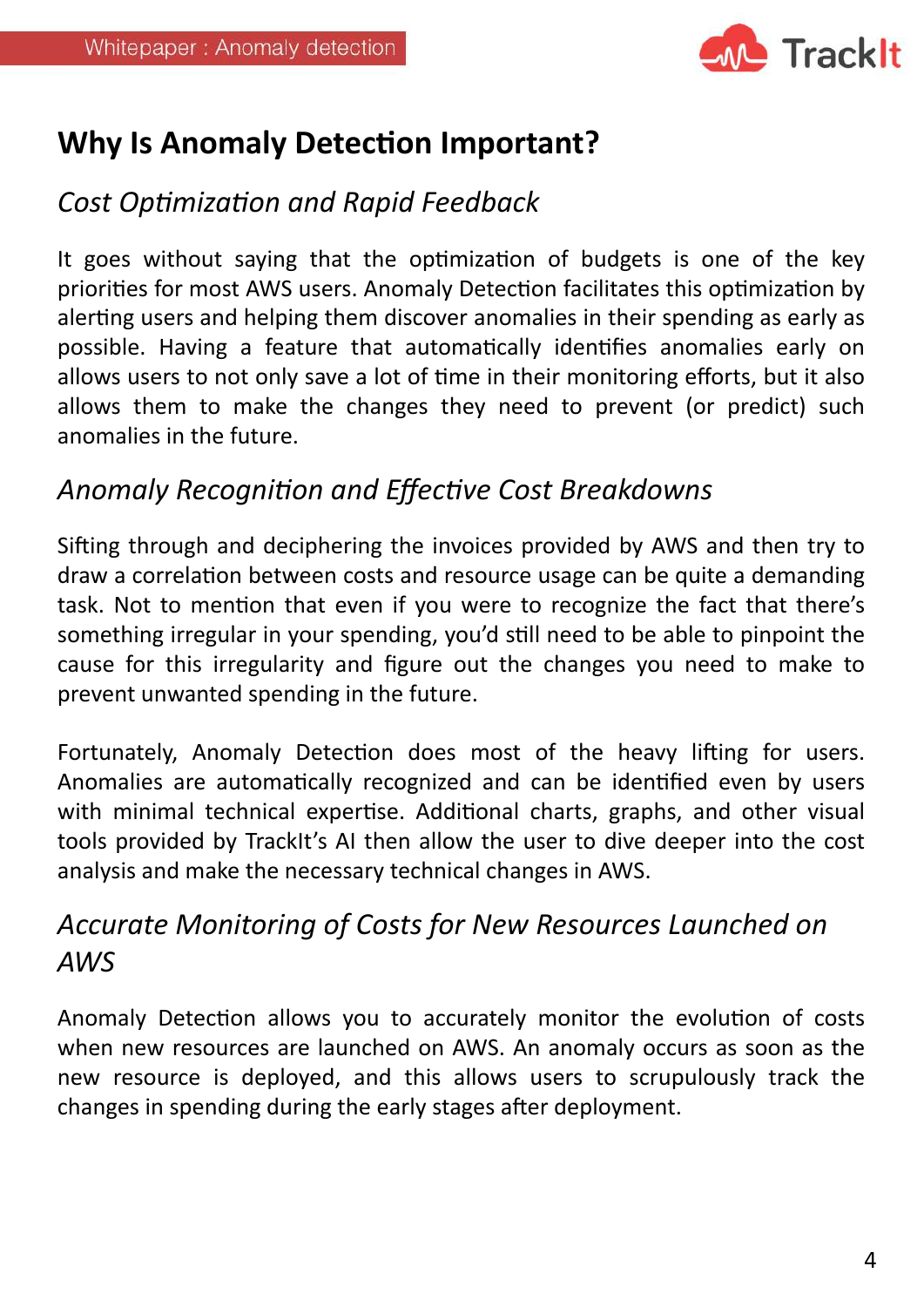

# An Algorithm Borrowed from The Financial Realm:

The algorithm for Anomaly Detection is based on Bollinger Bands, a type of statistical chart used in the financial industry to provide a relative definition of high and lows prices of a market. Bollinger Bands serve as an indicator designed to provide traders with information regarding price volatility. A Bollinger Band is typically a set of lines plotted two standard deviations (positively and negatively) away from a simple moving average of a specific security's price.

The algorithm's simplicity in terms of implementation and effectiveness in identifying abrupt changes in prices (or costs) allowed TrackIt's team to use it to effectually identify anomalies in spending on AWS.

# **How the Algorithm Works:**

The time range of a month is split into smaller blocks of 24H (24 Hours) each. This gives us 30 blocks of 24H, with each block containing a series of values.

Then for each block (or interval) of 24H, all the values of the block are summed so that each block has one single value. This leads to exactly 30 values in total, one value per block/interval of 24H.

For each block, the moving average **μ** and the standard deviation **σ** are calculated on the last 3 blocks of 24H. (We take  $n = 3$ )

$$
\mu = \frac{1}{n} \sum_{i=1}^{n} x_i
$$

$$
\sigma = \sqrt{\frac{1}{n} \sum_{i=1}^{n} (x_i - \mu)^2}
$$

This allows us to calculate an upper band and a lower band.

Upper band= μ+δσ

Lower band=  $\mu$ -δσ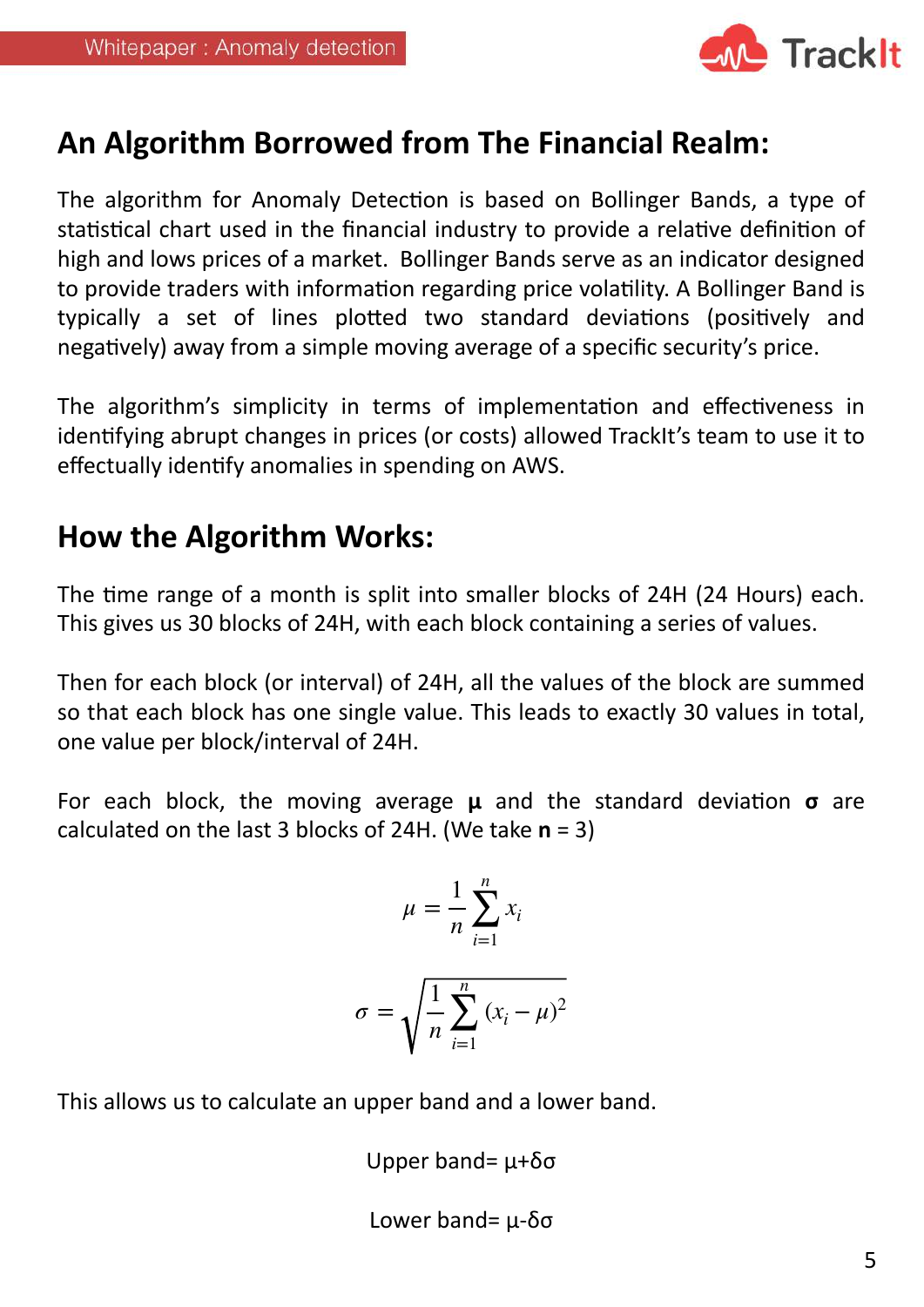

**δ** is the standard deviation coefficient. We took  $\delta$  = 3.0. The value can be adjusted to have a better curve. If the value at a certain point in the graph exceeds the value of the upper band, we are alerted of a peak. Conversely, if the value at a certain point drops below the value of the lower band, we are alerted of a drop.

We will be focusing solely on the upper band which is of particular interest to us since it alerts us of peaks in cost.

Below is an example of a chart representing the AWS spending for the **Amazon EC2** service over 4 months. (So, we have 120 values in total.)



The real cost is represented in blue and the upper band is represented in orange. The red curve represents the alerts. Alerts come up when the blue curve exceeds the orange curve.

We add a margin of error of 5% to reduce the sensitivity of the curve.

$$
m=1.05
$$

We then calculate the upper band again:

μ*m*-δσ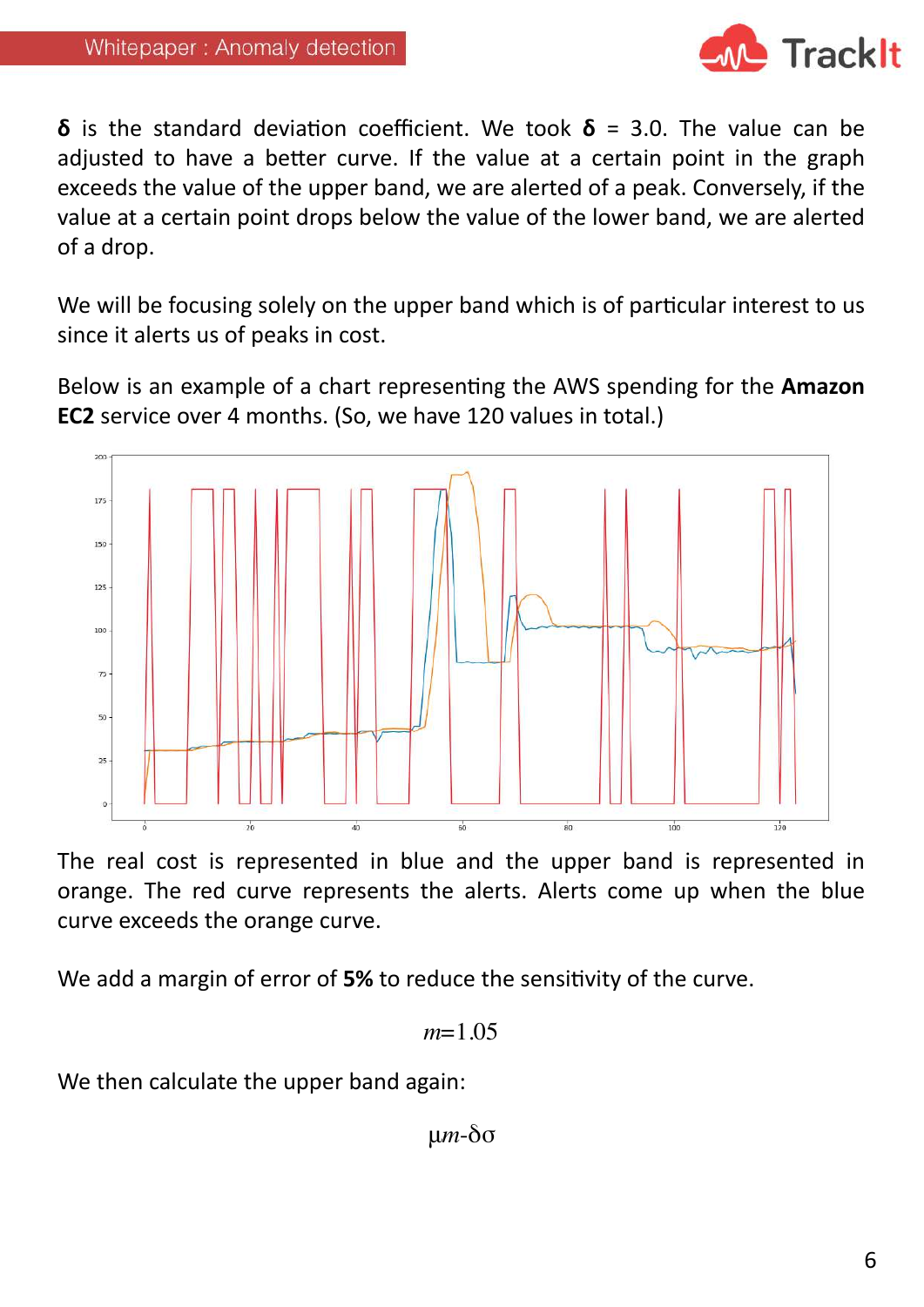

With the new configuration, we can see that the alerts are more relevant. However, we still see useless efforts. Alerts were being triggered even for minor anomalies.



5 Anomalies are triggered here whenever the blue curve (real cost) exceeds the orange one (cost to not exceed).



**Amazon RDS**

Amazon RDS Chart - 3 anomaly alerts. Same algorithm: Bollinger Bands with the same margin of error.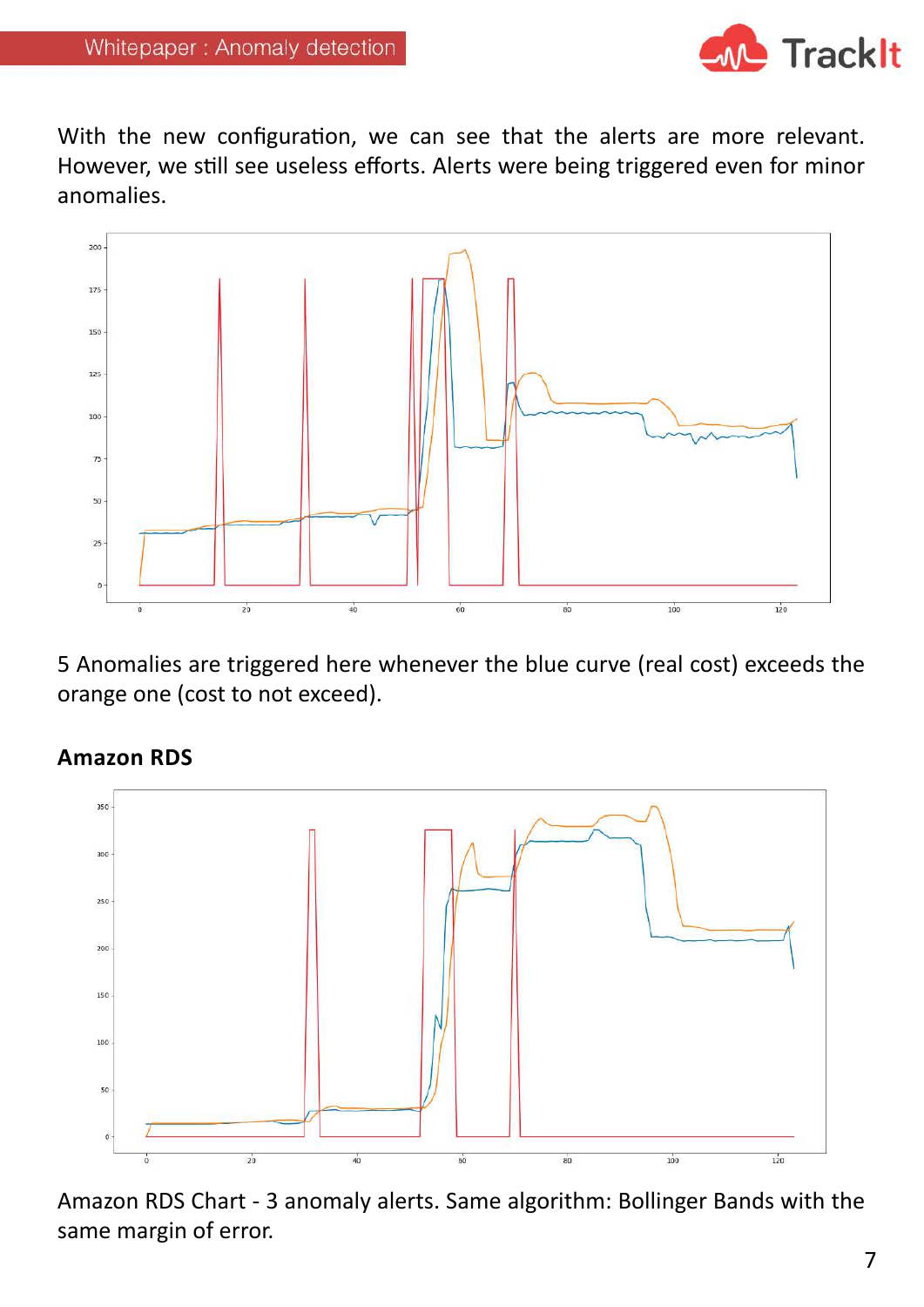

#### **Amazon Cloudtrail**



Cloudtrail Chart: We notice anomalies that are not relevant at all - by taking a look at the y-axis of this chart, we notice that these anomalies are being triggered for minor increases in cost.  $(<$  \$0.004)

Having noticed that AWS charges can be incredibly low in some cases, we ignore alerts related to costs that are below a certain amount (typically \$20).

With all these manipulations, we keep only the most important and useful alerts. 

To make sure that the alerts being shown are the most relevant, we do the following: 

- We take the 5 last days into consideration
- We sum the cloud costs for *each* service
- We keep the alert only if the service is in the top 5 services sorted by cost

Furthermore, we also remove alerts if the cost is below 5% of the total bill of the day.

After taking these changes into consideration, we notice that only the most relevant anomalies - anomalies that are being triggered for increases in cost that are just big enough - are being shown: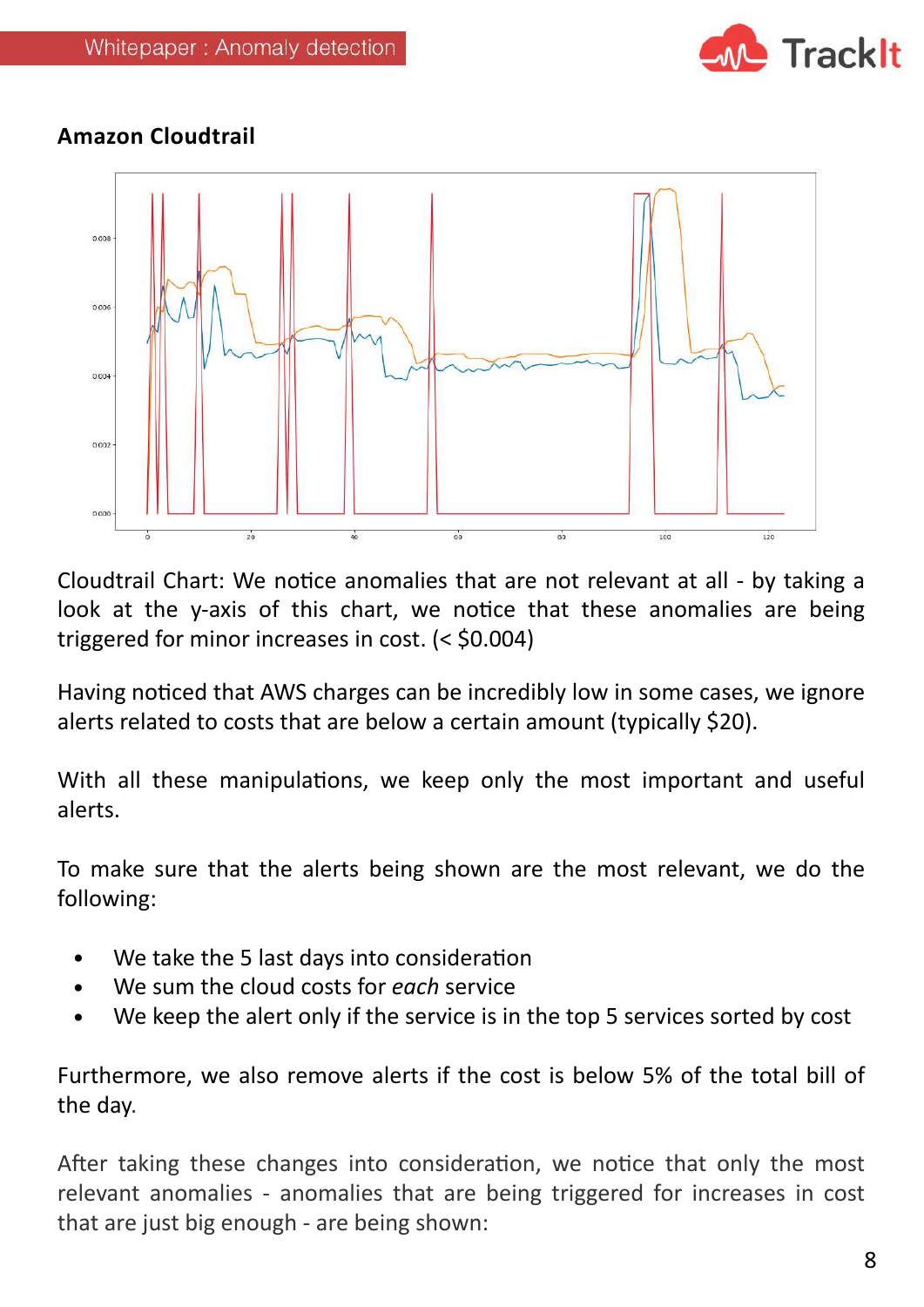

#### **Amazon EC2**



#### **Amazon RDS**

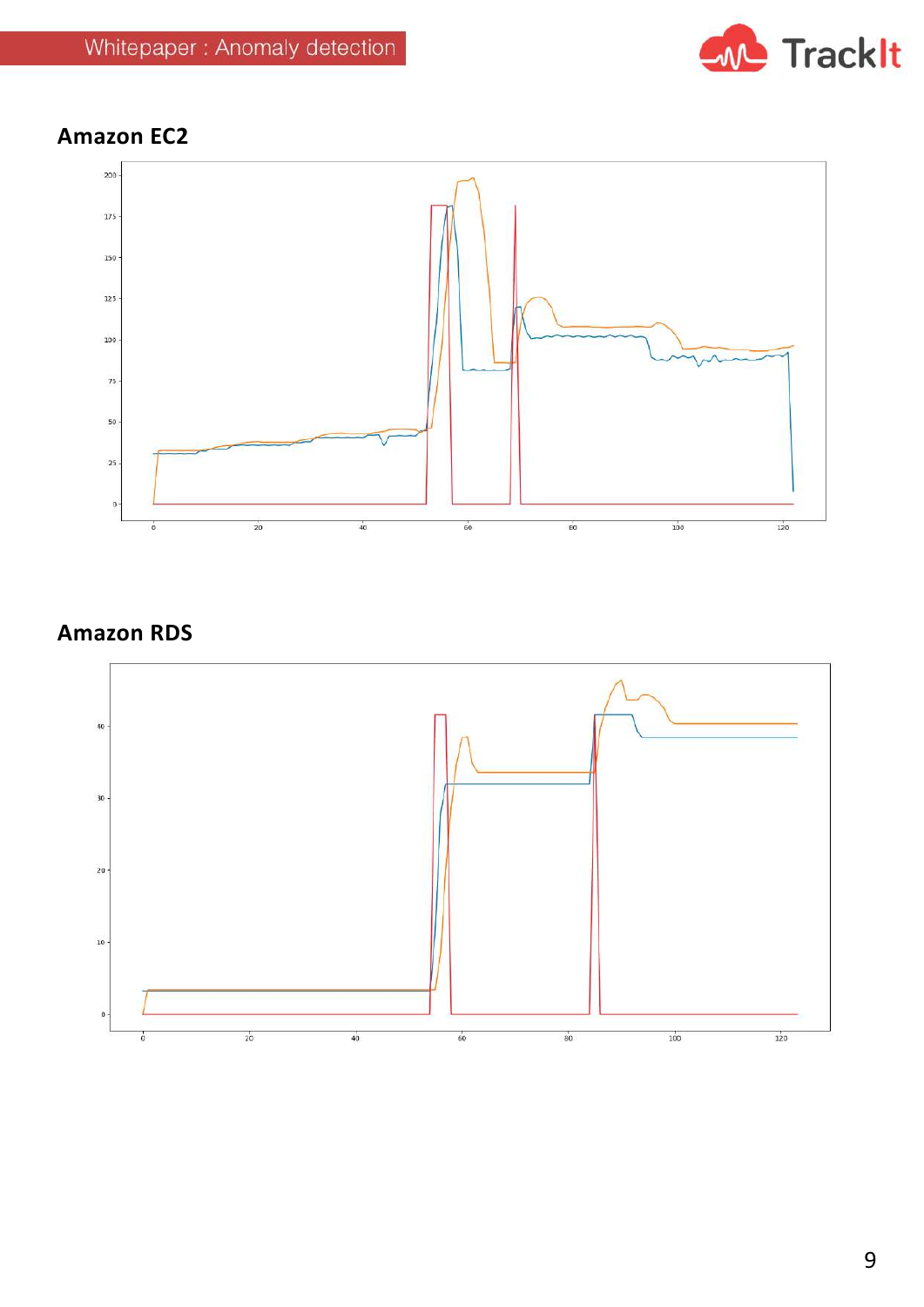

# **Key Benefits of Anomaly Detection:**

Listed below are the key benefits of Anomaly Detection:

- It saves users money by helping them identify anomalies in their AWS expenditure.
- It saves users time by providing them with all the information they need to get to the root of an anomaly and figure out why it occurred.
- It helps users **identify unexpected costs** and provides them with the information needed to prevent these unnecessary expenses in the future.
- It allows users to accurately track and monitor the evolution of costs when new resources are deployed.

It enables users with a minimal technical expertise to identify anomalies and report it to their technical teams.

# **Example #1 - ElephantDrive**



Anomaly detected as soon as the cloud spend jumped from below \$10 to \$300.